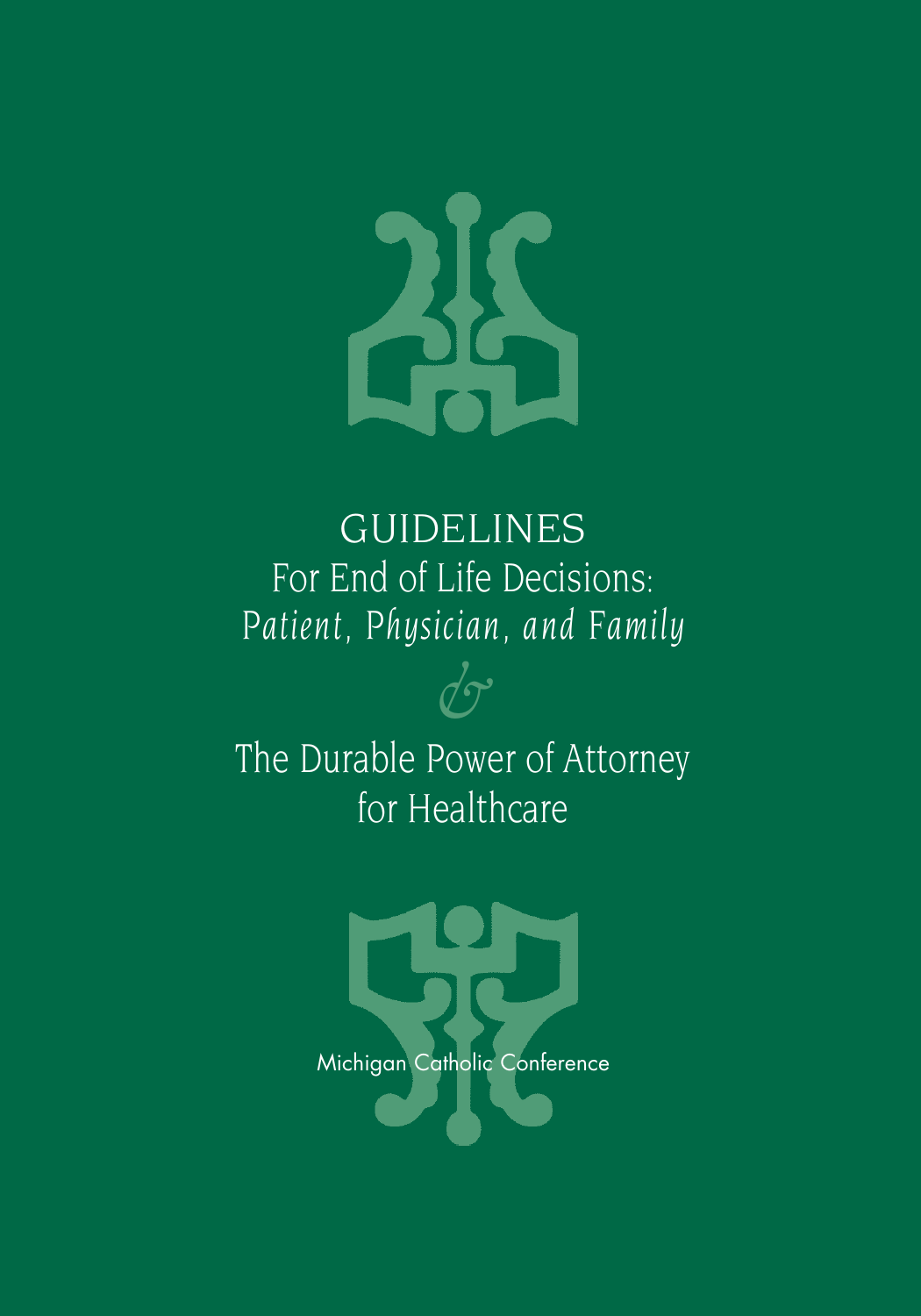

# "lET ME GO TO THE HOUSE OF THE FATHER."

The final words of Pope John Paul II

*Dedicated to*

Reverend Walter A. Markowicz, Ph.D.,S.T.L.

*in gratitude for a lifetime of service to medical-moral education*

Copyright © 2006 by the Michigan Catholic Conference Permission is hereby granted to reproduce the forms included herein. Published by the Michigan Catholic Conference 510 South Capitol Avenue, Lansing, Michigan 48933 Printed in the United States of America To Let Live, To Let Die Recended 2006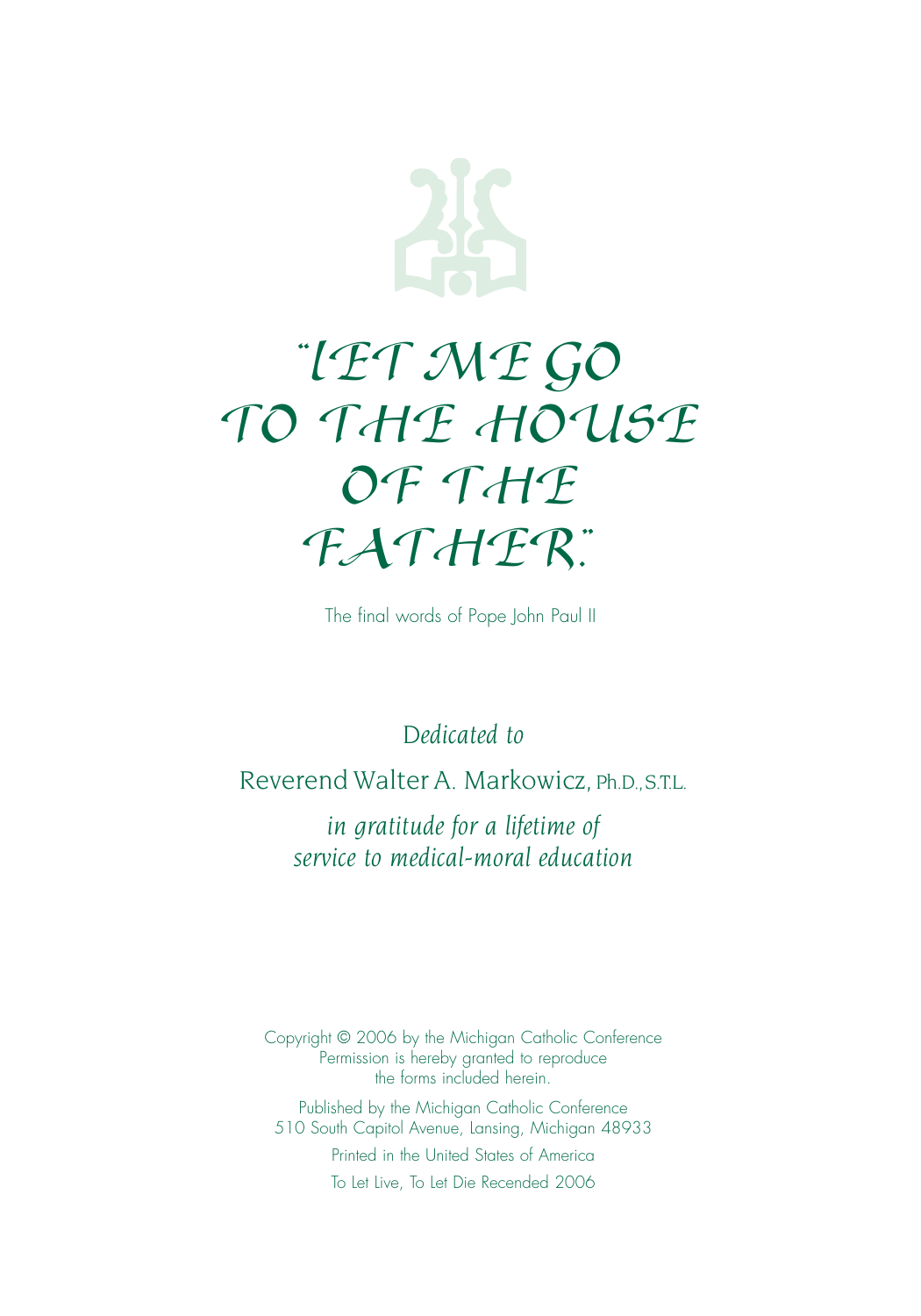## Guidelines for End of Life Decisions...

PATIENT, PHYSICIAN, AND FAMILY *&* THE DURABLE POWER OF ATTORNEY FOR HEALTHCARE

 $\mathcal{M}$ odern medical technology offers many possibilities for prolonging life. At the same time, it takes us down uncharted paths and raises ever-new questions. While medicine offers the possibility of extending one's life, it is often at the price of burdensome treatments, physical pain, and many psychological and spiritual anxieties.

Clearly, people of faith face a dilemma regarding such end of life decisions. On the one hand, we see the dying process as something sacred, a final act of worship, and an opportunity for healing of relationships. On the other hand, we wonder: What is *medically* ordinary and extraordinary? What is *morally* obligatory and optional? Who should make such decisions? How can we ensure that our own wishes for healthcare will be honored if we are unable to articulate them? How can we prepare a loved one to make healthcare decisions ahead of time so these matters can be handled with minimal family tension?

These questions cannot be answered easily in the abstract. Neither physicians nor clergy have ready-made solutions. Cases vary greatly but there are certain consistent principles Catholics should take into account when making end of life decisions. In this booklet, we will outline these principles and suggest the use of Durable Power of Attorney for Healthcare (DPOA) decisions.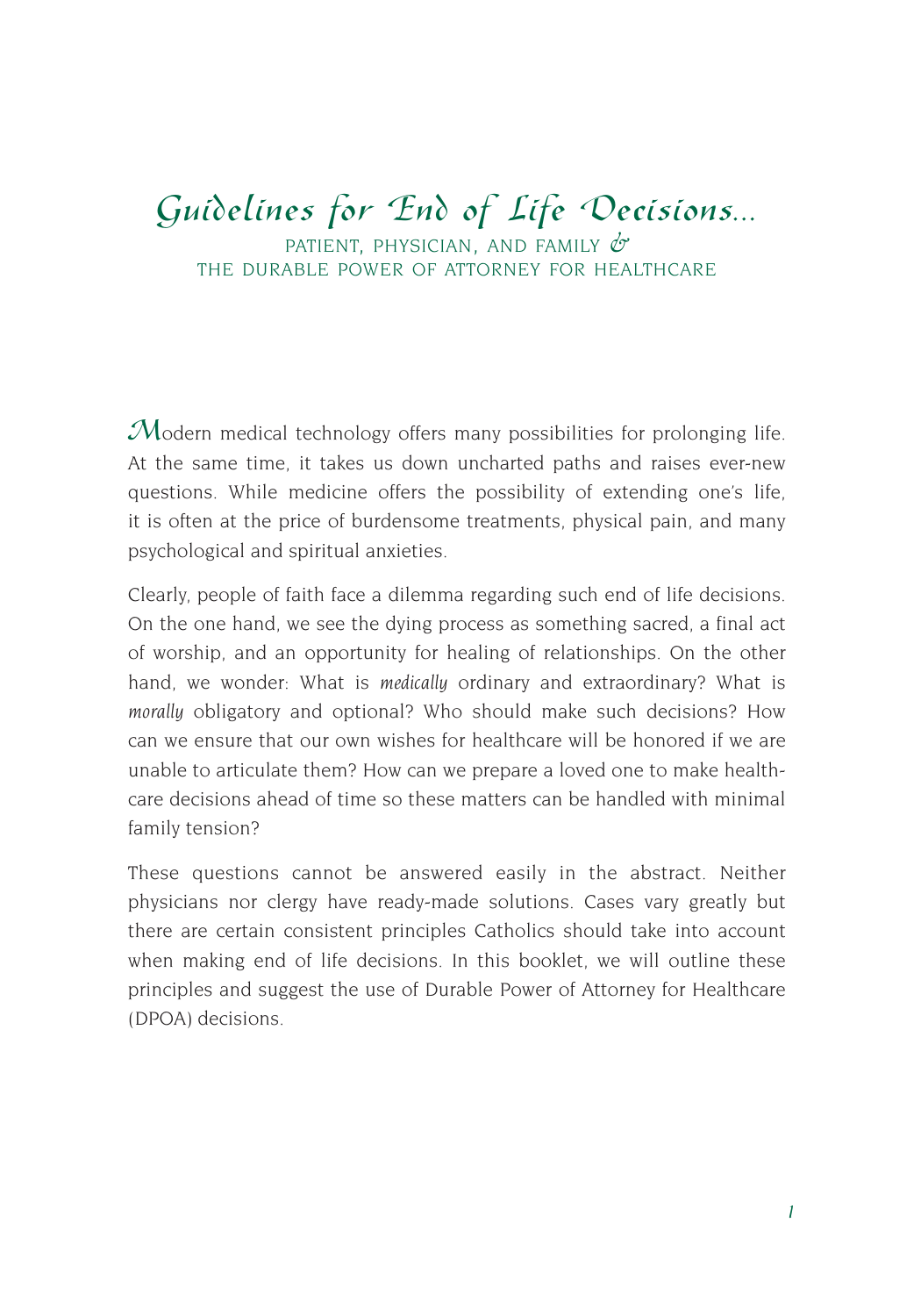## Implementing Michigan Law

#### ADVANCE MEDICAL DIRECTIVES

 $\mathcal A$ dvance medical directives ensure that your intentions for healthcare are adhered to in case you are unable to participate in medical treatment decisions yourself. Advance medical directives fall into two categories: living wills and Durable Power of Attorney for Healthcare. The only form of advance medical directive that is recognized by state law in Michigan is a Durable Power of Attorney for Healthcare. State law does not recognize living wills. In December of 1990, by Public Act 312, the state of Michigan allowed for DPOA decisions. According to this law, you may choose a proxy decision-maker who is knowledgeable about your intentions and who can make healthcare choices for you in the event you are incapacitated.

#### DOCUMENTS INCLUDED IN THIS BOOKLET

In accord with the above-mentioned statute, this booklet contains

- Guidelines regarding end of life decisions...the Catholic Church's 뚦 teaching and direction as a context for these decisions;
- 쑮 *Durable Power of Attorney for Healthcare,* a document creating a Durable Power of Attorney for Healthcare decisions;
- *Acceptance by Patient Advocate,* a document indicating acceptance 똛 of designation by the patient advocate, intended for your physician, your family, your clergyman, and especially your patient advocate in the Durable Power of Attorney. It serves as a means to communicate your attitudes and desires to ensure that your medical care will correspond with your wishes;
- *Wallet Identification Card.* 똙

The forms contained in this booklet, *Durable Power of Attorney for Healthcare, Acceptance by Patient Advocate,* and a *Wallet Identification Card* may be duplicated.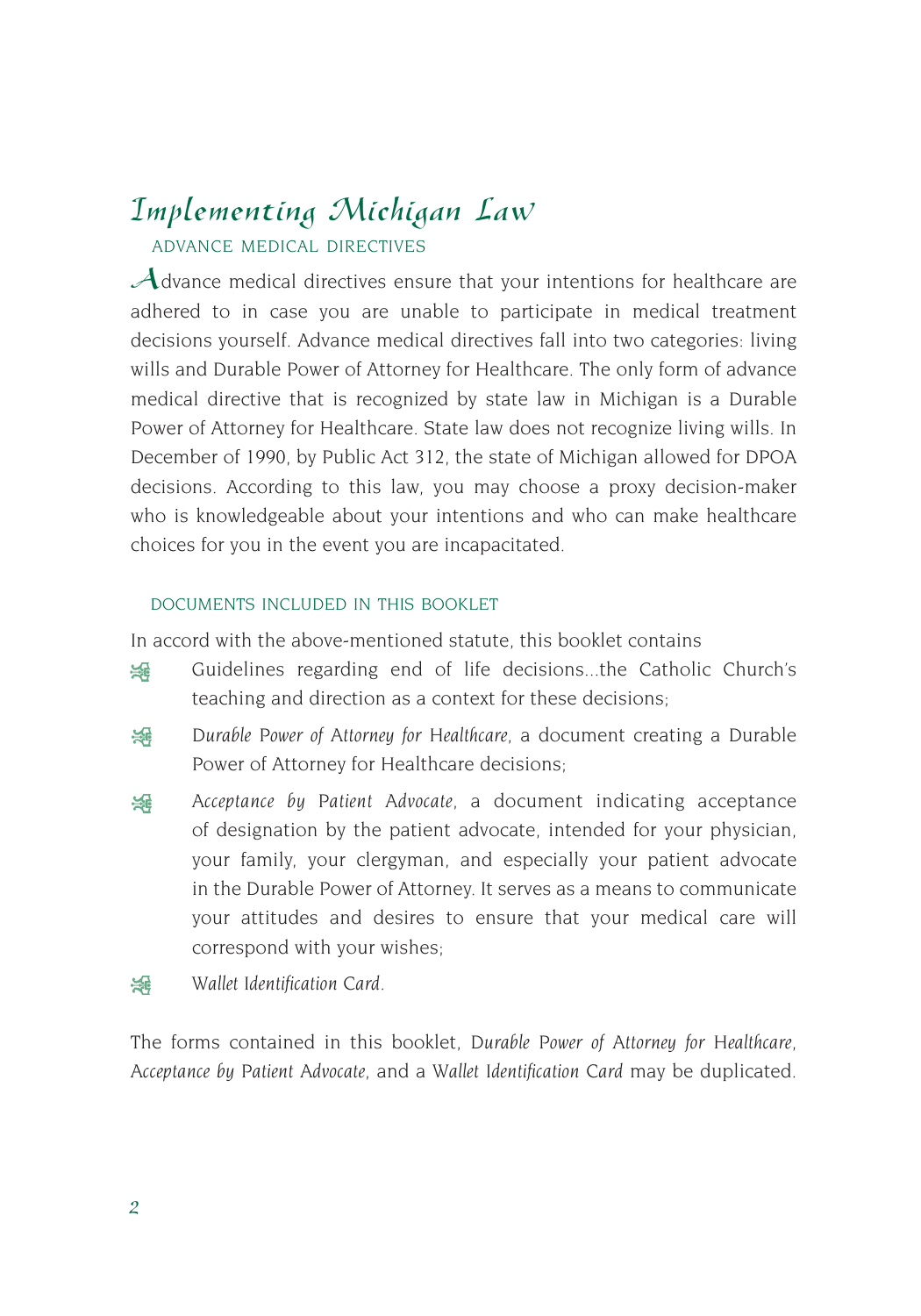After preparing the DPOA document, a copy should be given to your physician, family, and your designated spokesperson. A periodic review and renewal of this document is advisable.

### Guidelines from the Church

#### EXTRAORDINARY MEANS NOT A REQUIREMENT

Over the last half-century, we have received helpful guidance from various Church documents, including Encyclicals, Declarations from Vatican Congregations, and Papal addresses. In the 1950s, Pope Pius XII reiterated the long held distinction in the Catholic moral tradition on end of life issues between "ordinary" and "extraordinary" means. The principle he articulated remains valid to this day: we have a moral obligation to take *ordinary* means to preserve life, but no one is obliged to take *extraordinary* means.

The Congregation for the Doctrine of the Faith, in their 1980 *Declaration on Euthanasia,* allows patients to forego aggressive "medical treatments" which would be disproportionate to any expected results, if such treatments would impose an excessive burden on the patient and the family. The Congregation noted, however, the duty of providing the "normal care" due a sick person. What is such "normal care"—does it include food and hydration?

#### FOOD AND HYDRATION, IN PRINCIPLE, ARE ORDINARY TREATMENT

In his March 20, 2004, address to the participants in the International Congress on "Life-Sustaining Treatments and Vegetative State," Pope John Paul II said that food and hydration *"should be considered, in principle, ordinary and proportionate, and, as such, morally obligatory."*\*

<sup>\* &</sup>quot;Food and water, even when provided by artificial means, always represents a natural means of preserving life, not a medical act. Its use, furthermore, should be considered, in principle, ordinary and proportionate, and, as such, morally obligatory, insofar as and until it is seen to have attained its proper finality, which in the present case consists in providing nourishment to the patient and alleviation of his suffering."

<sup>(</sup>John Paul II. Address to the Participants in the International Congress on "Life-Sustaining Treatments and Vegetative State: Scientific Advances and Ethical Dilemmas", The Vatican, 20 March 2004, 4.)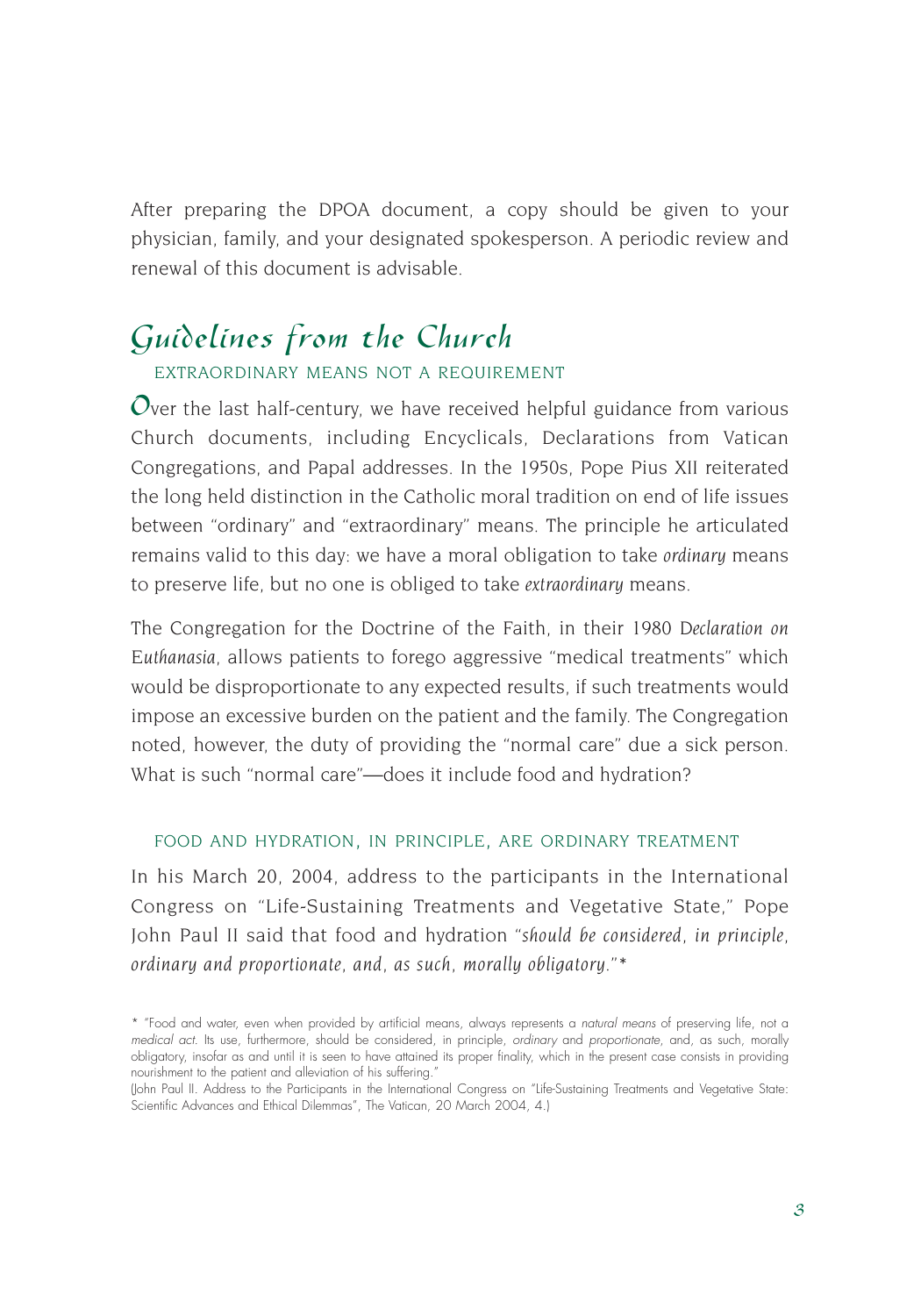Pope John Paul II also stated that a patient in a "permanent vegetative state" still retains personal dignity; and, therefore, should never be considered "a vegetable" or an "animal." He further stated that such a person has a basic right to healthcare (such as nutrition, hydration, cleanliness, warmth, etc.) and a right to appropriate rehabilitative care and continued monitoring for clinical signs of possible recovery. Moreover, he taught that even when there are waning hopes for recovery and the vegetative state is prolonged beyond a year, in the case of artificial delivery of nutrition and hydration, there is still no justification for ceasing or interrupting this minimal care so long as it attains nourishment for the patient.

#### USE OF PAINKILLERS: A FREE CHOICE

Some methods of palliative care bring comfort to the person in pain and the family by use of painkillers; they make suffering more bearable in the final stages of illness. As Pope John Paul II discussed palliative care in his Encyclical, *Gospel of Life*, he said it is acceptable to relieve pain by narcotics, even if such intervention decreases consciousness and shortens the patient's life. (John Paul II. *Gospel of Life* (*Evangelium Vitae)*, 1995, 65)

Some people have the strength of spirit to forego the use of painkillers and choose to share with full awareness in the Lord's Passion; such behavior is heroic and commendable, but not expected or required. Certainly, some physical suffering is part of the human condition and, when accepted with an obedient heart, it can build up the Body of Christ. (See Colossians 1:24)

#### EUTHANASIA: A FALSE "SOLUTION"

Pope John Paul II repeatedly cautioned against the growing popularity of mercy killing, which seeks to end another person's life for the express purpose of eliminating suffering. Such direct intervention is actually "euthanasia," the willful destruction of life. There is a world of difference between euthanasia—a deliberate choice to terminate life—and the very legitimate decision to forego excessive treatment or therapy.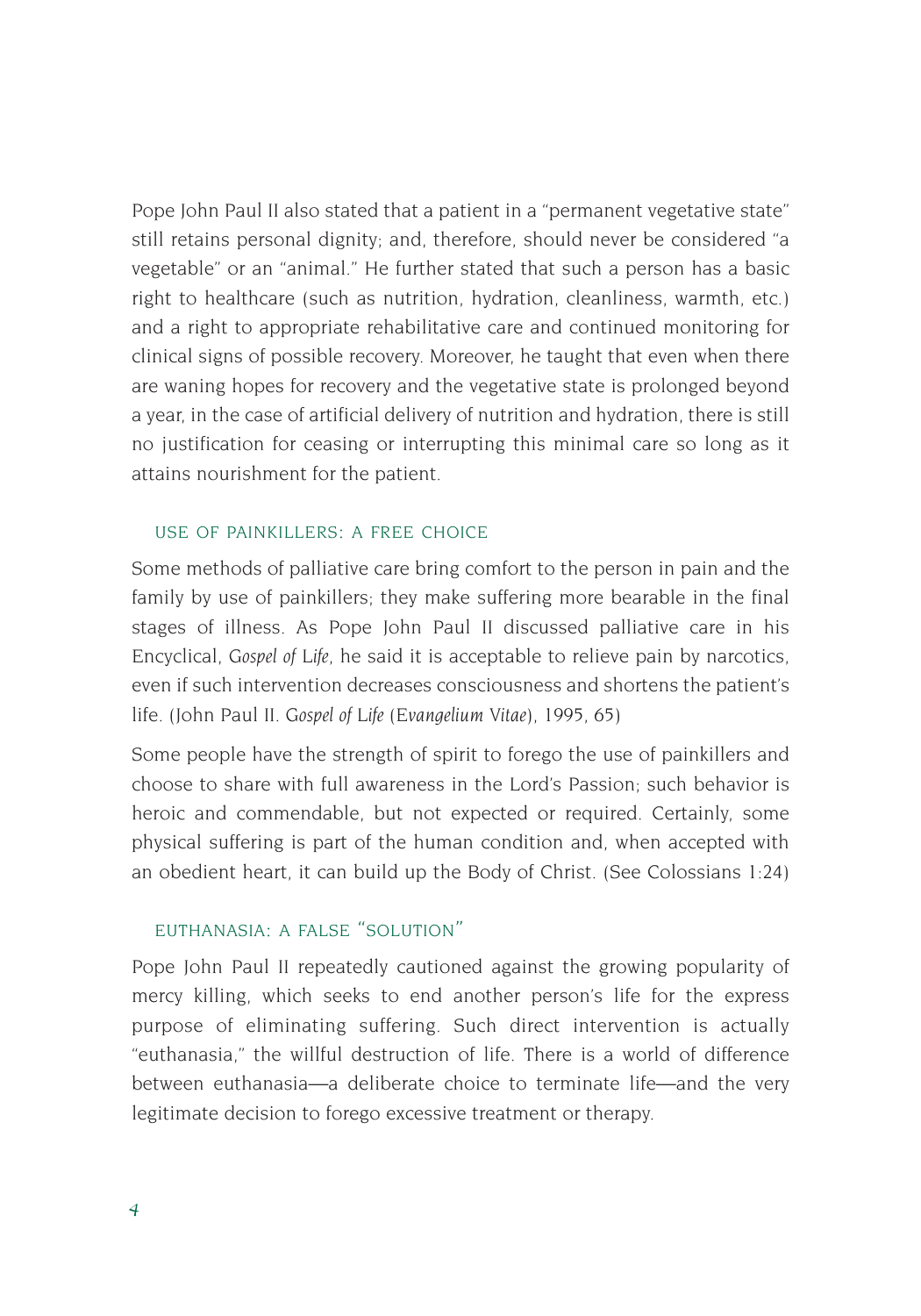#### THE LARGER CONTEXT OF FAMILY AND ETERNITY

In the Catholic tradition, the family plays a critical role in decision making. No one of us lives or dies alone; our decisions have an impact on others. Furthermore, the body in its present state is not an absolute good in itself; we are destined for eternal life.

## Durable Power of Attorney for Healthcare Decisions

 $\mathcal A$  Durable Power of Attorney is a legal tool used to appoint another person to act on your behalf if you are no longer able to do so yourself. The person you appoint becomes and is called your "Patient Advocate" or "agent" for healthcare decisions.

This person is legally empowered specifically to make healthcare decisions for you when you no longer can do so. Your Patient Advocate can make healthcare decisions for you in light of circumstances or conditions which may not have been included in your advance directives. The Patient Advocate, using your known wishes as a guide, but considering the present circumstances, determines what is best for you.

"An incompetent person may have made known that a particular course of action be followed, but circumstances may have so changed that the proxy (agent) believes the incompetent patient would judge differently were he or she able to do so. For example, a person may have declared that given a certain physiological condition or disease, that all life support should be removed. But the proxy might determine to continue therapy in order to have the family gather before death, to alleviate pain, or to restore consciousness for spiritual purposes. The proxy should never carry out unethical actions, for example, acts constituting euthanasia, even if this is the known wish of the incompetent person. If the patient's wishes are not known, the proxy should consider what would be reasonable care for this patient." *Reverend Kevin O'Rourke, O.P.*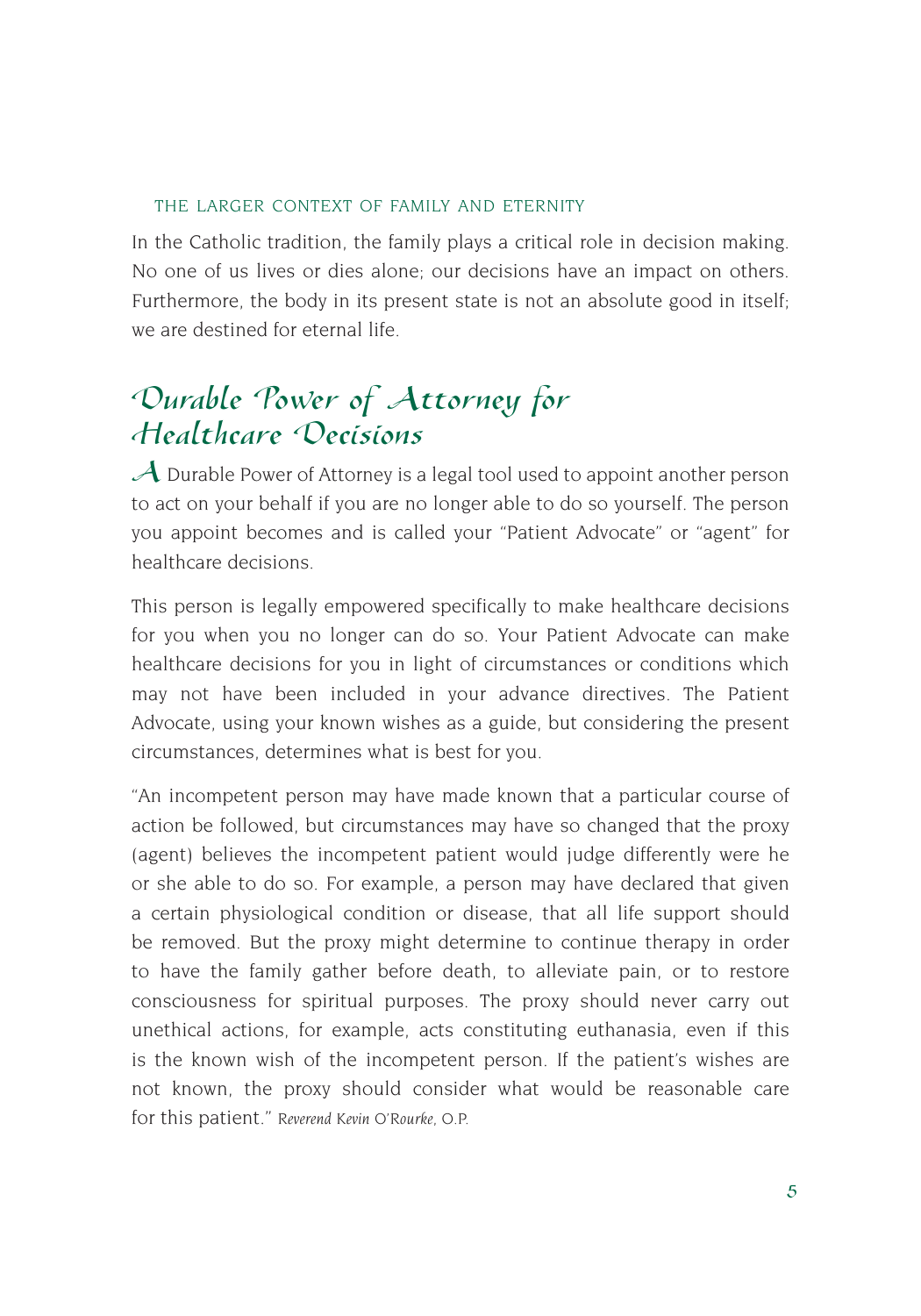You may choose any adult as your Patient Advocate who should be someone whom you trust and with whom you have discussed your desires and your values with respect to healthcare issues. Your Patient Advocate must understand your feelings and positions about your various healthcare decisions.

The Patient Advocate must accept the "designation" in writing that acknowledges, among other things, that

- the Power of Attorney becomes effective only if and when the patient can 똪 no longer make medical treatment decisions;
- a Patient Advocate may not make any decisions for a pregnant patient that would result in her death;
- a Patient Advocate may make a decision to withhold or withdraw treatment which would allow a patient to die only if the patient has expressed in a clear and convincing manner that the Patient Advocate is authorized to make such a decision, and that the patient acknowledges that such a decision could or would allow the patient's death;
- **※** a designation executed shall not be construed to condone, allow, permit, authorize or approve suicide or homicide.

Probate Court intervention may be used to resolve the following disputes:

- whether the patient has the capacity to make medical treatment decisions;
- **※** whether a patient intends to revoke a particular Patient Advocate designation;
- · 동물 whether a Patient Advocate is acting in the individual's best interest.

The Patient Advocate must be 18 years or older. The "designation" is in writing, signed by two disinterested witnesses.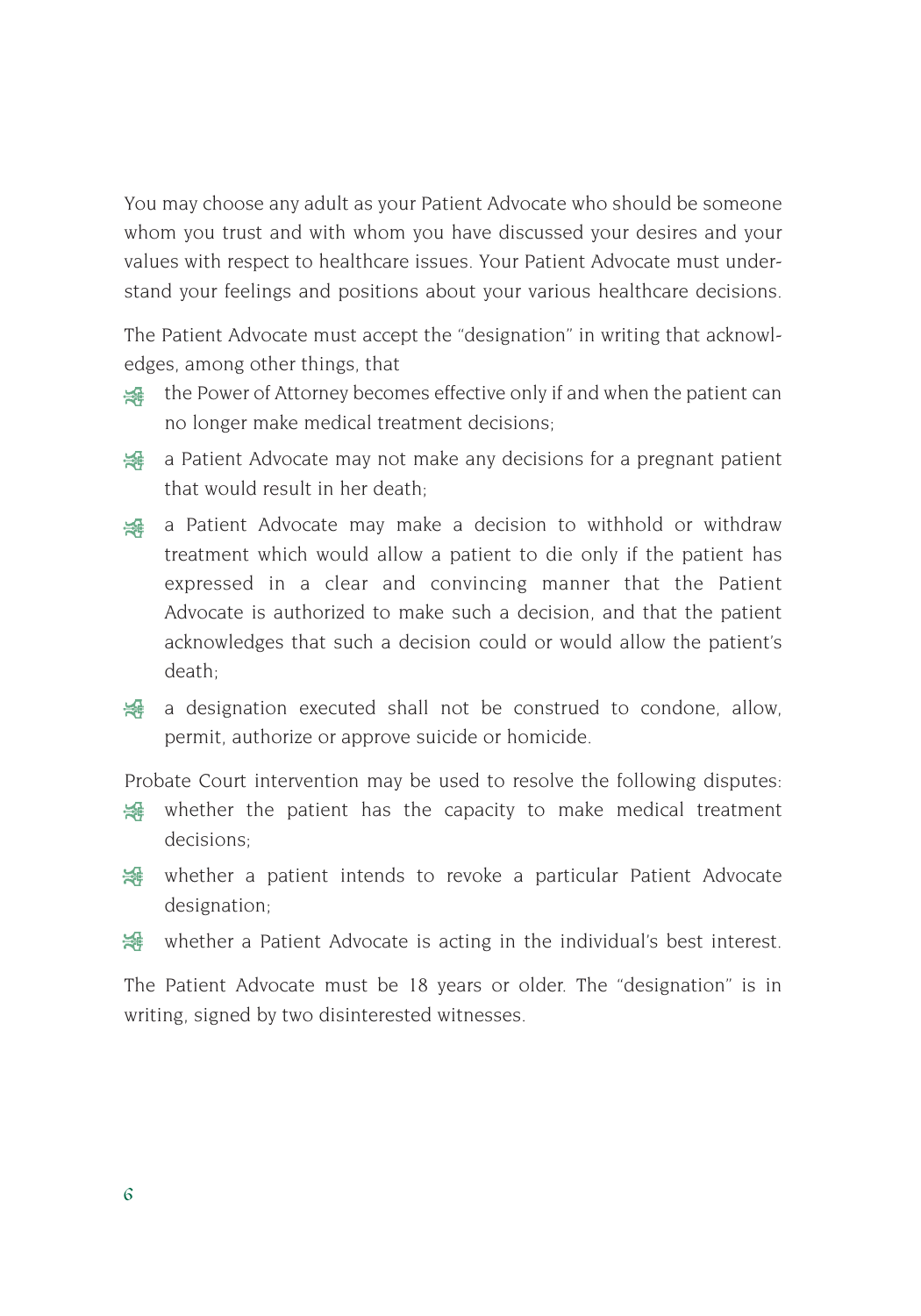The DPOA may be revoked by the patient at any time in any manner, calculated to demonstrate the intent of the individual, either in written or oral form.

A copy of the Durable Power of Attorney for Healthcare form should be provided to the Patient Advocate, to the individual's treating physician, and to the appropriate family members.

This booklet has been prepared to assist in your discernment regarding the various types of medical treatment that you may or may not wish to have.

The Michigan Catholic Conference reaffirms the Catholic Church's belief in the value and dignity of human life and the respect due to each individual person.

NOTE: *Witnesses must be disinterested individuals and cannot be the person's spouse, parent, child, grandchild, sibling, presumptive heir, known devisee at the time of the witnessing, physician, patient advocate, employee of a life or health insurance provider for the patient, employee of a health facility that is treating the patient, or employee of a home-for-the-aged.*

*Information on the Durable Power of Attorney for Healthcare is based on Michigan Public Act 312 of 1990. This information is not intended to serve as legal advice. Any legal advice needed for a particular situation should be obtained from an attorney.*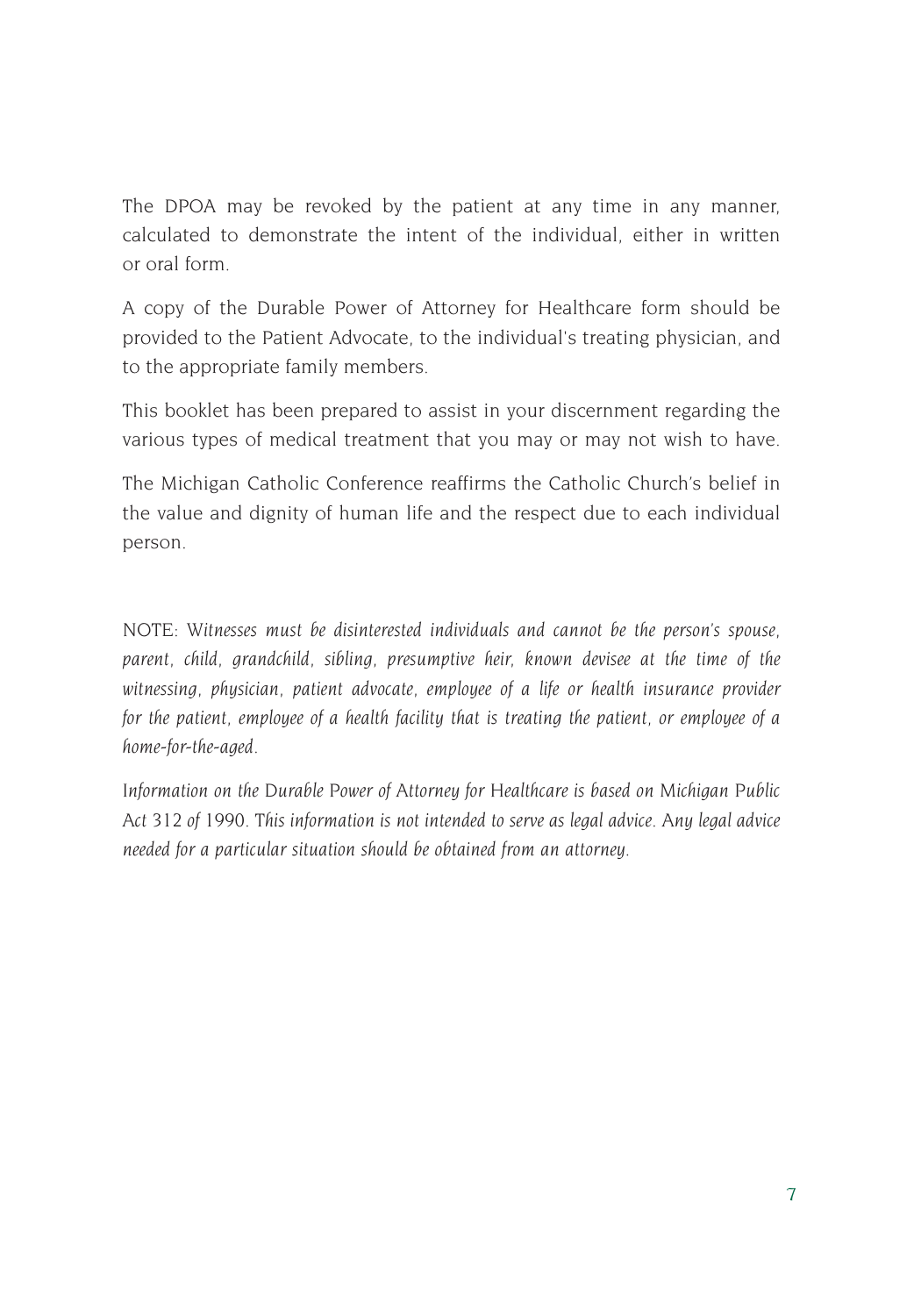## Acknowledgements

*Reverend Monsignor John P. Zenz, S.T.B., S.T.L., S.T.D.*

*Peter J. Cataldo, Ph.D.* National Catholic Bioethics Center

*Catherine E. Anton, B.A.* Editing and Research

## ReferenceS

Congregation for the Doctrine of the Faith. *Declaration on Euthanasia. 5* May 1980.

Michigan Catholic Conference. *Living & Dying According to the Voice of Faith*. Lansing, MI: Michigan Catholic Conference, 1997.

*To Let Live, To Let Die...Patient, Physician, and Family & the Durable Power of Attorney for Health Care.* Lansing, MI: Michigan Catholic Conference, 1991.

John Paul II. Address to the Participants in the International Congress on "Life-Sustaining Treatments and Vegetative State: Scientific Advances and Ethical Dilemmas", The Vatican, 20 March 2004.

*Gospel of Life (Evangelium Vitae),* 1995.

Michigan Public Act 312 of 1990, *Michigan Compiled Laws Annotated*, sec. 700.5501 (West Group 2002).

O'Rourke, Kevin, O.P. *Development of Church Teaching on Prolonging Life*. St. Louis, MO: The Catholic Health Association of America, 1988.

> Additional copies of this booklet and forms may be obtained at the Conference website: www.micatholicconference.org.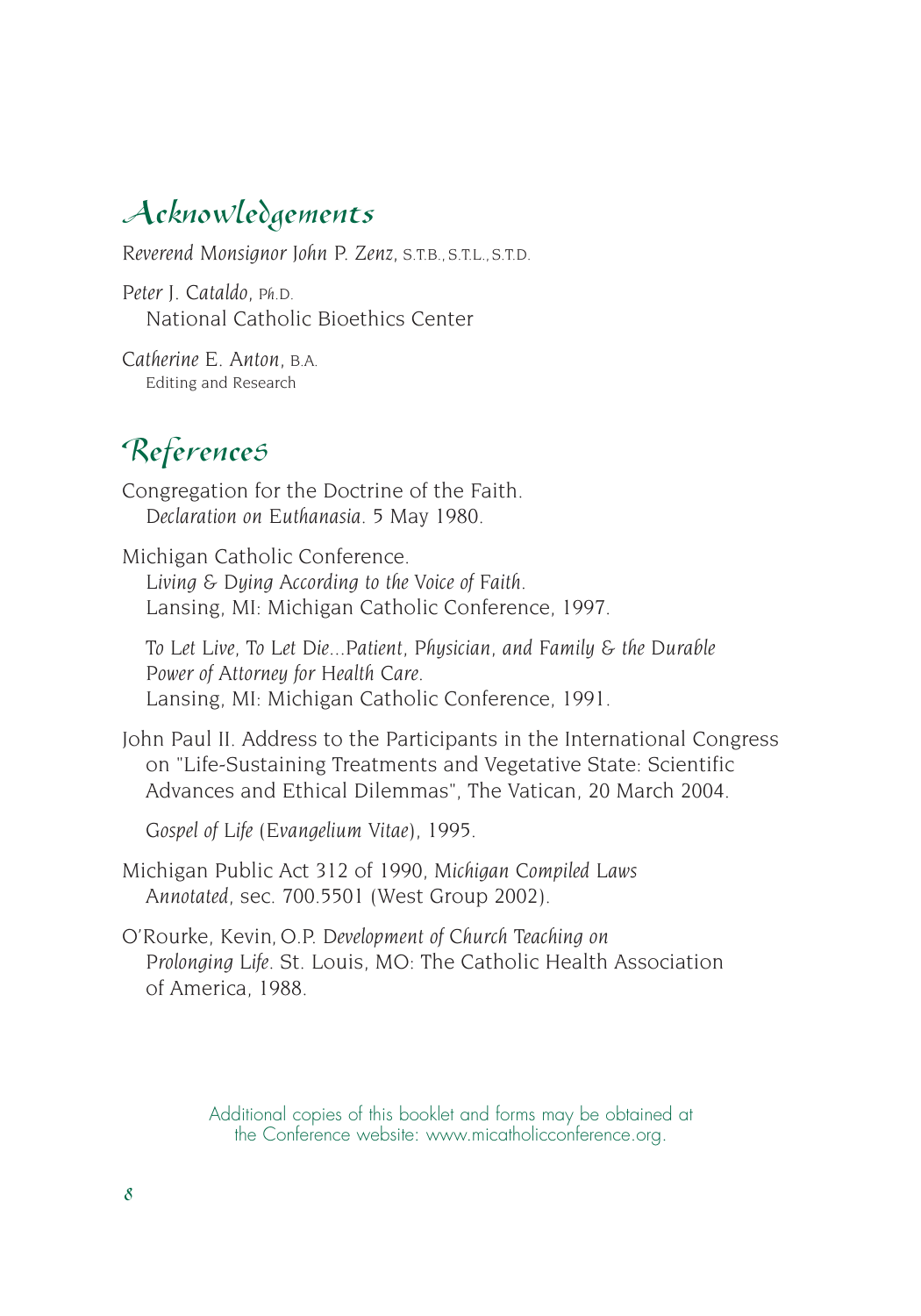| Details and the set of the set of the set of the set of the set of the set of the set of the set of the set of the set of the set of the set of the set of the set of the set of the set of the set of the set of the set of t<br>(Name)<br>as my attorney in fact (herein called patient advocate) with the following power to be | (Patient Advocate)                                                                                                                               | (City)                                                                                                                                                               |                                                                                                                                                                                                                                                                                                                                                                                                                                                                                                                                                                                                                                                                                                                                                                                                                                                                                                                                                                                                                                                                                                                                                                                                                                                                                                                                                                                 |
|------------------------------------------------------------------------------------------------------------------------------------------------------------------------------------------------------------------------------------------------------------------------------------------------------------------------------------|--------------------------------------------------------------------------------------------------------------------------------------------------|----------------------------------------------------------------------------------------------------------------------------------------------------------------------|---------------------------------------------------------------------------------------------------------------------------------------------------------------------------------------------------------------------------------------------------------------------------------------------------------------------------------------------------------------------------------------------------------------------------------------------------------------------------------------------------------------------------------------------------------------------------------------------------------------------------------------------------------------------------------------------------------------------------------------------------------------------------------------------------------------------------------------------------------------------------------------------------------------------------------------------------------------------------------------------------------------------------------------------------------------------------------------------------------------------------------------------------------------------------------------------------------------------------------------------------------------------------------------------------------------------------------------------------------------------------------|
|                                                                                                                                                                                                                                                                                                                                    |                                                                                                                                                  |                                                                                                                                                                      |                                                                                                                                                                                                                                                                                                                                                                                                                                                                                                                                                                                                                                                                                                                                                                                                                                                                                                                                                                                                                                                                                                                                                                                                                                                                                                                                                                                 |
|                                                                                                                                                                                                                                                                                                                                    |                                                                                                                                                  |                                                                                                                                                                      |                                                                                                                                                                                                                                                                                                                                                                                                                                                                                                                                                                                                                                                                                                                                                                                                                                                                                                                                                                                                                                                                                                                                                                                                                                                                                                                                                                                 |
|                                                                                                                                                                                                                                                                                                                                    |                                                                                                                                                  |                                                                                                                                                                      |                                                                                                                                                                                                                                                                                                                                                                                                                                                                                                                                                                                                                                                                                                                                                                                                                                                                                                                                                                                                                                                                                                                                                                                                                                                                                                                                                                                 |
|                                                                                                                                                                                                                                                                                                                                    | (Patient Advocate Address)                                                                                                                       |                                                                                                                                                                      |                                                                                                                                                                                                                                                                                                                                                                                                                                                                                                                                                                                                                                                                                                                                                                                                                                                                                                                                                                                                                                                                                                                                                                                                                                                                                                                                                                                 |
| exercised in my name and for my benefit, including, but limited to, making decisions<br>regarding my care, custody or medical treatment. This power of attorney has effect only                                                                                                                                                    |                                                                                                                                                  |                                                                                                                                                                      |                                                                                                                                                                                                                                                                                                                                                                                                                                                                                                                                                                                                                                                                                                                                                                                                                                                                                                                                                                                                                                                                                                                                                                                                                                                                                                                                                                                 |
|                                                                                                                                                                                                                                                                                                                                    |                                                                                                                                                  |                                                                                                                                                                      |                                                                                                                                                                                                                                                                                                                                                                                                                                                                                                                                                                                                                                                                                                                                                                                                                                                                                                                                                                                                                                                                                                                                                                                                                                                                                                                                                                                 |
|                                                                                                                                                                                                                                                                                                                                    |                                                                                                                                                  |                                                                                                                                                                      |                                                                                                                                                                                                                                                                                                                                                                                                                                                                                                                                                                                                                                                                                                                                                                                                                                                                                                                                                                                                                                                                                                                                                                                                                                                                                                                                                                                 |
|                                                                                                                                                                                                                                                                                                                                    |                                                                                                                                                  |                                                                                                                                                                      |                                                                                                                                                                                                                                                                                                                                                                                                                                                                                                                                                                                                                                                                                                                                                                                                                                                                                                                                                                                                                                                                                                                                                                                                                                                                                                                                                                                 |
|                                                                                                                                                                                                                                                                                                                                    |                                                                                                                                                  |                                                                                                                                                                      |                                                                                                                                                                                                                                                                                                                                                                                                                                                                                                                                                                                                                                                                                                                                                                                                                                                                                                                                                                                                                                                                                                                                                                                                                                                                                                                                                                                 |
|                                                                                                                                                                                                                                                                                                                                    |                                                                                                                                                  |                                                                                                                                                                      |                                                                                                                                                                                                                                                                                                                                                                                                                                                                                                                                                                                                                                                                                                                                                                                                                                                                                                                                                                                                                                                                                                                                                                                                                                                                                                                                                                                 |
|                                                                                                                                                                                                                                                                                                                                    |                                                                                                                                                  |                                                                                                                                                                      |                                                                                                                                                                                                                                                                                                                                                                                                                                                                                                                                                                                                                                                                                                                                                                                                                                                                                                                                                                                                                                                                                                                                                                                                                                                                                                                                                                                 |
|                                                                                                                                                                                                                                                                                                                                    |                                                                                                                                                  |                                                                                                                                                                      |                                                                                                                                                                                                                                                                                                                                                                                                                                                                                                                                                                                                                                                                                                                                                                                                                                                                                                                                                                                                                                                                                                                                                                                                                                                                                                                                                                                 |
|                                                                                                                                                                                                                                                                                                                                    |                                                                                                                                                  |                                                                                                                                                                      |                                                                                                                                                                                                                                                                                                                                                                                                                                                                                                                                                                                                                                                                                                                                                                                                                                                                                                                                                                                                                                                                                                                                                                                                                                                                                                                                                                                 |
|                                                                                                                                                                                                                                                                                                                                    |                                                                                                                                                  |                                                                                                                                                                      |                                                                                                                                                                                                                                                                                                                                                                                                                                                                                                                                                                                                                                                                                                                                                                                                                                                                                                                                                                                                                                                                                                                                                                                                                                                                                                                                                                                 |
|                                                                                                                                                                                                                                                                                                                                    |                                                                                                                                                  |                                                                                                                                                                      |                                                                                                                                                                                                                                                                                                                                                                                                                                                                                                                                                                                                                                                                                                                                                                                                                                                                                                                                                                                                                                                                                                                                                                                                                                                                                                                                                                                 |
|                                                                                                                                                                                                                                                                                                                                    |                                                                                                                                                  |                                                                                                                                                                      |                                                                                                                                                                                                                                                                                                                                                                                                                                                                                                                                                                                                                                                                                                                                                                                                                                                                                                                                                                                                                                                                                                                                                                                                                                                                                                                                                                                 |
|                                                                                                                                                                                                                                                                                                                                    |                                                                                                                                                  |                                                                                                                                                                      |                                                                                                                                                                                                                                                                                                                                                                                                                                                                                                                                                                                                                                                                                                                                                                                                                                                                                                                                                                                                                                                                                                                                                                                                                                                                                                                                                                                 |
|                                                                                                                                                                                                                                                                                                                                    |                                                                                                                                                  |                                                                                                                                                                      |                                                                                                                                                                                                                                                                                                                                                                                                                                                                                                                                                                                                                                                                                                                                                                                                                                                                                                                                                                                                                                                                                                                                                                                                                                                                                                                                                                                 |
|                                                                                                                                                                                                                                                                                                                                    |                                                                                                                                                  |                                                                                                                                                                      |                                                                                                                                                                                                                                                                                                                                                                                                                                                                                                                                                                                                                                                                                                                                                                                                                                                                                                                                                                                                                                                                                                                                                                                                                                                                                                                                                                                 |
|                                                                                                                                                                                                                                                                                                                                    | then I designate<br>to serve as my patient advocate.<br>including, but not limited to:<br>artificial nutrition and hydration.<br>I am receiving. | providers, and to pay them reasonable compensation.<br>recorded below: (Recording any of your preferences is Optional.)<br>My wishes concerning care are as follows: | if I become unable to participate in medical treatment decisions.<br>If the first individual is unable, unwilling, or unavailable to serve as my patient advocate,<br>(Successor Patient Advocate)<br>(Successor Advocate Address)<br>With respect to my personal care, my advocate shall have the power to make each and<br>every judgement necessary for the proper and adequate care and custody of my person,<br>(If any of the following do not apply, I may cross them out and place my initials next to the cross out.)<br>To have access to and control over my medical and other personal information.<br>To employ and discharge physicians, nurses, therapists and any other care<br>To give an informed consent or an informed refusal on my behalf with respect<br>to any medical care; diagnostic, surgical, or therapeutic procedure; or other<br>treatment of any type or nature, including life-sustaining treatments such as<br>D. To execute waivers, medical authorizations and such other approvals as may be<br>required to permit or authorize care which I may need, or to discontinue care that<br>Decisions that could or would allow my death (except if I am pregnant).<br>My advocate shall be guided in making such decisions by what I have told my advocate<br>about personal preferences regarding such care. Some of those preferences may be |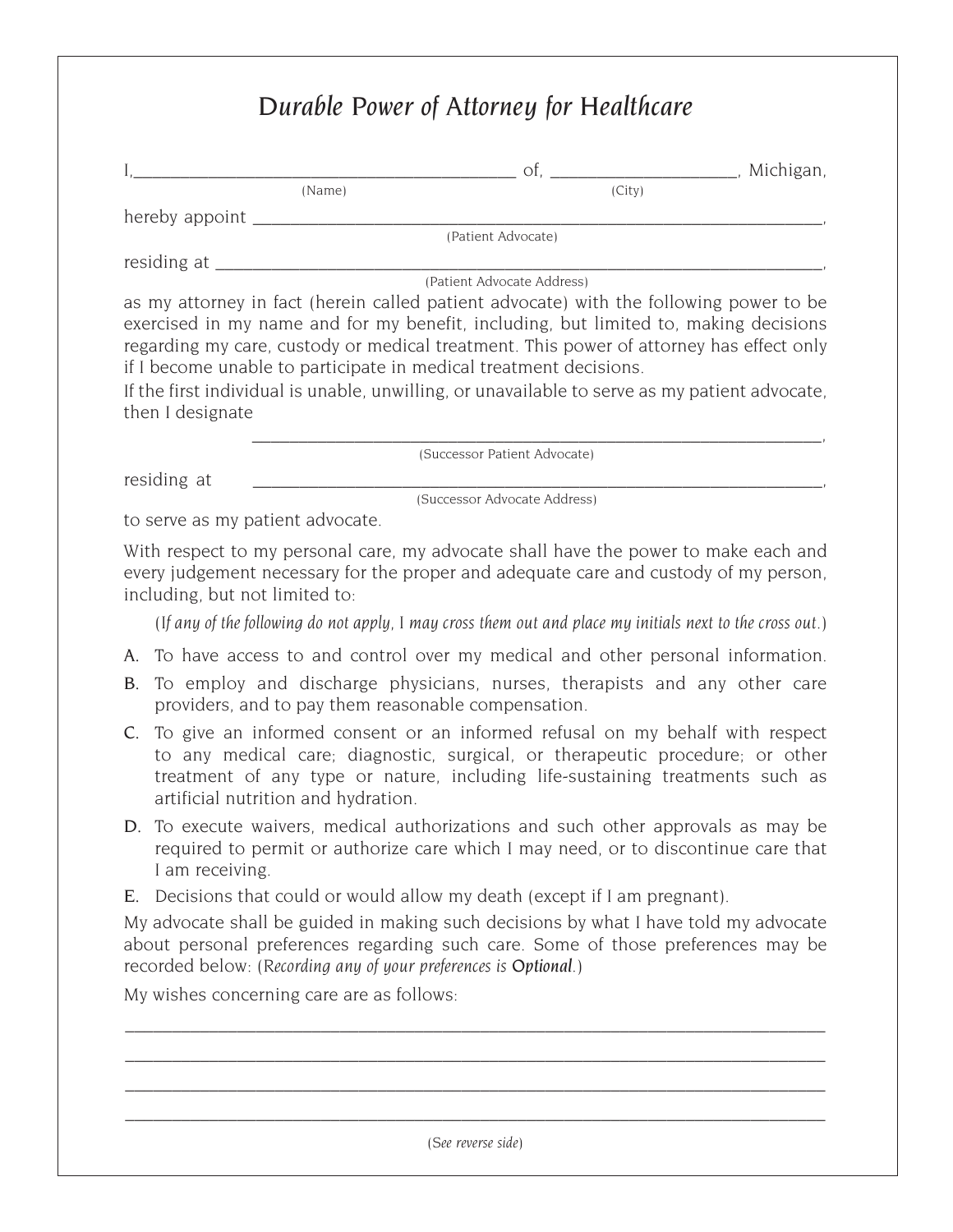## *Durable Power of Attorney for Healthcare*

It is my intent that my family, the medical facility, and any doctors, nurses and other medical personnel involved in my care, not be liable for implementing the decisions of my patient advocate or honoring wishes expressed in this designation.

Photostatic copies of this document, after it is signed and witnessed, shall have the same legal force as the original document.

This document is to be treated as a Durable Power of Attorney and shall survive my disability or incapacity.

This document is signed in the state of Michigan. It is my intent that the laws of the state of Michigan govern all questions concerning its validity, the construction of its provisions and its enforcement. I also intend that it be applied to the fullest extent possible wherever I may be.

I voluntarily sign this Durable Power of Attorney after careful consideration. I understand its meaning and accept its consequences.

\_\_\_\_\_\_\_\_\_\_\_\_\_\_\_\_\_\_\_\_\_\_\_\_\_\_\_\_\_\_\_\_\_\_\_\_\_\_\_\_\_\_\_\_\_\_\_\_\_\_\_\_\_\_\_\_\_\_\_\_\_\_\_\_\_\_\_\_\_\_\_\_\_\_\_

*\_\_\_\_\_\_\_\_\_\_\_\_\_\_\_\_\_\_\_\_\_\_\_\_\_\_\_\_\_\_\_\_\_\_\_\_\_\_\_\_\_\_\_\_\_\_\_\_\_\_\_\_\_\_\_\_\_\_\_\_\_\_\_\_\_\_\_\_\_\_\_\_\_\_\_\_\_\_\_\_\_\_\_\_\_\_\_\_\_\_*

(Signature) (Date)

(Social Security Number)

#### *Witnesses:*

(A witness shall not sign this Durable Power of Attorney unless the person appears to be of sound mind and under no duress, fraud, or undue influence.)

\_\_\_\_\_\_\_\_\_\_\_\_\_\_\_\_\_\_\_\_\_\_\_\_\_\_\_\_\_\_\_\_\_\_\_\_\_\_\_\_\_\_\_\_\_\_\_\_\_\_\_\_\_\_\_\_\_\_\_\_\_\_\_\_\_\_\_\_\_\_\_\_\_\_\_

\_\_\_\_\_\_\_\_\_\_\_\_\_\_\_\_\_\_\_\_\_\_\_\_\_\_\_\_\_\_\_\_\_\_\_\_\_\_\_\_\_\_\_\_\_\_\_\_\_\_\_\_\_\_\_\_\_\_\_\_\_\_\_\_\_\_\_\_\_\_\_\_\_\_\_

\_\_\_\_\_\_\_\_\_\_\_\_\_\_\_\_\_\_\_\_\_\_\_\_\_\_\_\_\_\_\_\_\_\_\_\_\_\_\_\_\_\_\_\_\_\_\_\_\_\_\_\_\_\_\_\_\_\_\_\_\_\_\_\_\_\_\_\_\_\_\_\_\_\_\_

\_\_\_\_\_\_\_\_\_\_\_\_\_\_\_\_\_\_\_\_\_\_\_\_\_\_\_\_\_\_\_\_\_\_\_\_\_\_\_\_\_\_\_\_\_\_\_\_\_\_\_\_\_\_\_\_\_\_\_\_\_\_\_\_\_\_\_\_\_\_\_\_\_\_\_

Name and Addresses of Witnesses:

(Witness 1 Signature)  $\frac{1}{2}$  ,  $\frac{1}{2}$  ,  $\frac{1}{2}$  ,  $\frac{1}{2}$  ,  $\frac{1}{2}$  ,  $\frac{1}{2}$  ,  $\frac{1}{2}$  ,  $\frac{1}{2}$  ,  $\frac{1}{2}$  ,  $\frac{1}{2}$  ,  $\frac{1}{2}$  ,  $\frac{1}{2}$  ,  $\frac{1}{2}$  ,  $\frac{1}{2}$  ,  $\frac{1}{2}$  ,  $\frac{1}{2}$  ,  $\frac{1}{2}$  ,  $\frac{1}{2}$  ,  $\frac{1$ 

(Witness 2 Signature)  $\overline{a}$  ,  $\overline{b}$  ,  $\overline{a}$  ,  $\overline{b}$  ,  $\overline{c}$  ,  $\overline{b}$  ,  $\overline{c}$  ,  $\overline{c}$  ,  $\overline{c}$  ,  $\overline{c}$  ,  $\overline{c}$  ,  $\overline{c}$  ,  $\overline{c}$  ,  $\overline{c}$  ,  $\overline{c}$  ,  $\overline{c}$  ,  $\overline{c}$  ,  $\overline{c}$  ,  $\overline{c}$  ,  $\overline{c}$  ,

(A witness must be a disinterested individual and may not be the person's spouse, parent, child, grandchild, sibling, presumptive heir, known devisee at the time of the witnessing, physician, patient advocate, an employee of a life or health insurance provider for the patient, an employee of a health facility that is treating the patient, or an employee of a home-for-the-aged.)

03/2006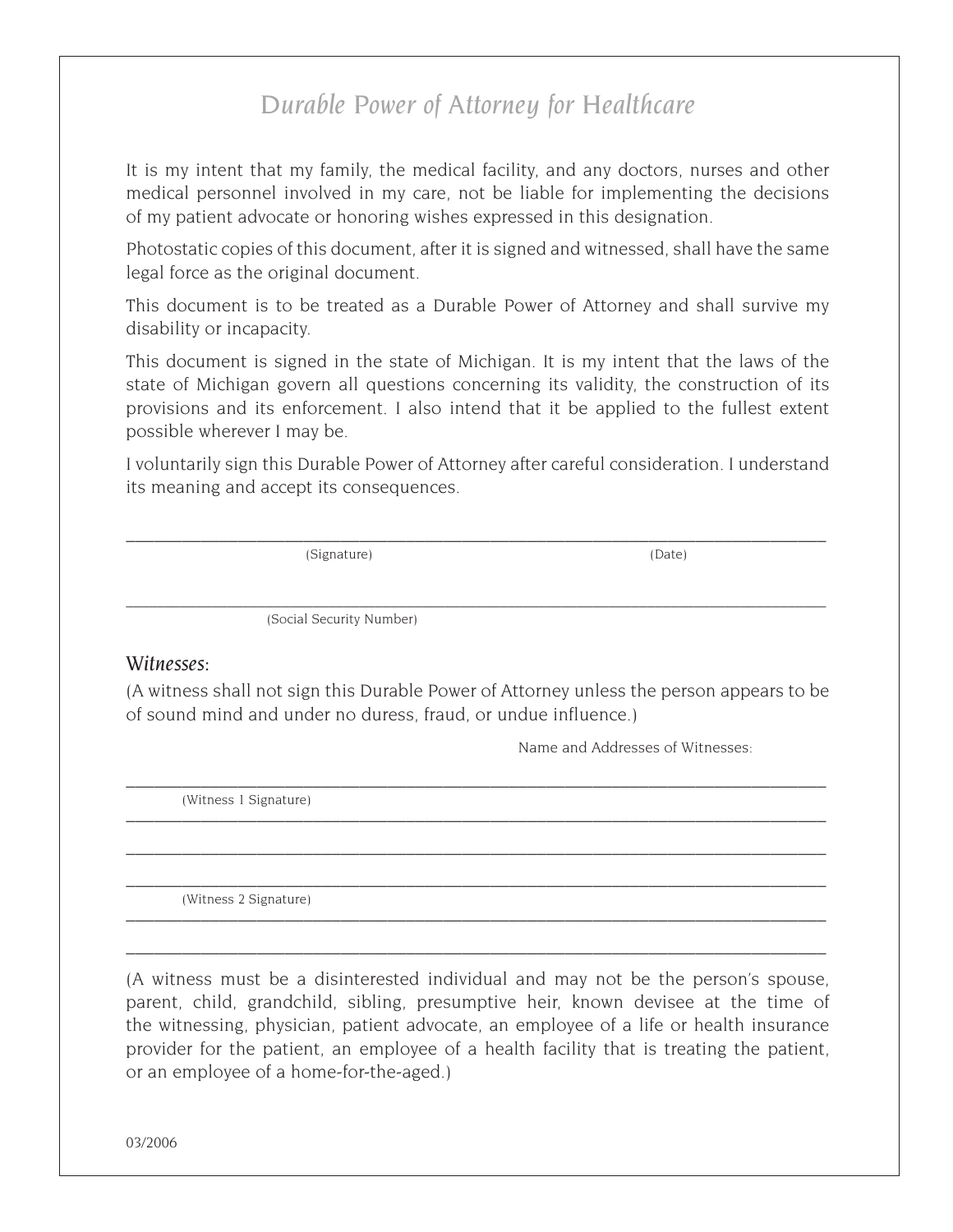## **Acceptance** by **Patient Advocate**

- This designation shall not become effective unless the patient is unable to participate in medical treatment decisions.
- A patient advocate shall not exercise powers concerning the patient's care, custody and medical treatment that the patient, if the patient were able to participate in the decision, could not have exercised in his or her own behalf.
- C. This designation cannot be used to make a medical treatment decision to withhold or withdraw treatment from a patient who is pregnant that would result in the pregnant patient's death.
- D. A patient advocate may decide to withhold or withdraw treatment which would allow a patient to die only if the patient has expressed in a clear and convincing manner that the patient advocate is authorized to make such a decision, and that the patient acknowledges that such a decision could or would allow the patient's death.
- A patient advocate shall not receive compensation for the performance of his or her authority, rights, and responsibilities, but a patient advocate may be reimbursed for actual and necessary expenses incurred in the performance of his or her authority, rights, and responsibilities.
- A patient advocate shall act in accordance with the standards of care applicable to fiduciaries when acting for the patient and shall act consistent with the patient's best interests. The known desires of the patient expressed or evidenced while the patient is able to participate in medical treatment decisions are presumed to be in the patient's best interests.
- A patient may revoke his or her designation at any time and in any manner sufficient to communicate an intent to revoke,
- A patient advocate may revoke his or her acceptance to the designation at any time and in any manner sufficient to communicate an intent to revoke.
- A patient admitted to a health facility or agency has the rights enumerated in Section 20201 of the Public Health Code, Act No. 368 of the Public Acts of 1978, Being Section 333.20201 of the Michigan Compiled Laws.

1 understand the above conditions and I accept the designation as patient advocate for

| Dated: | Signed: $\_\_$ |                              |
|--------|----------------|------------------------------|
|        |                | (Patient Advocate)           |
| Dated: | Signed:        |                              |
|        |                | (Successor Patient Advocate) |
|        |                |                              |
|        |                |                              |
|        |                |                              |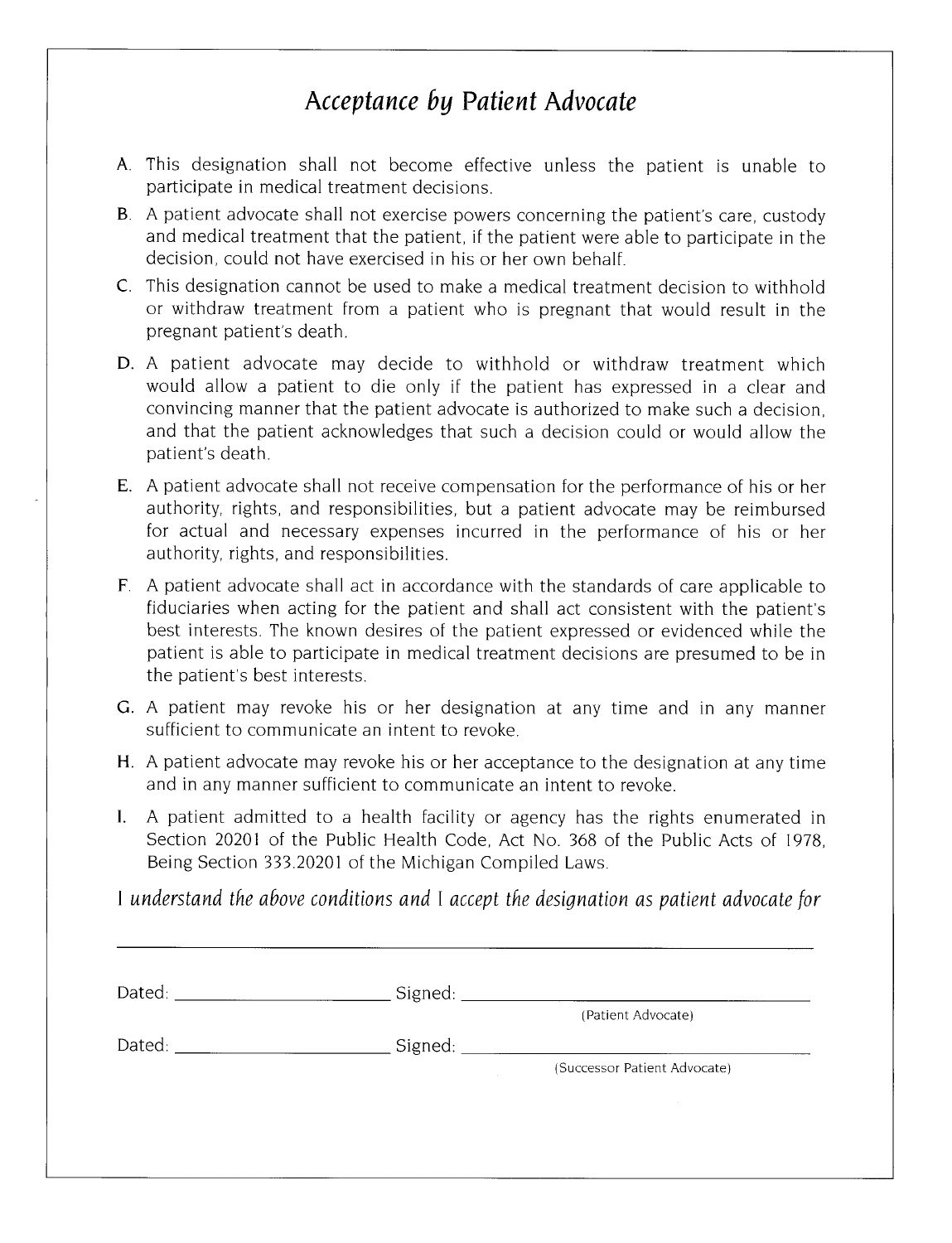